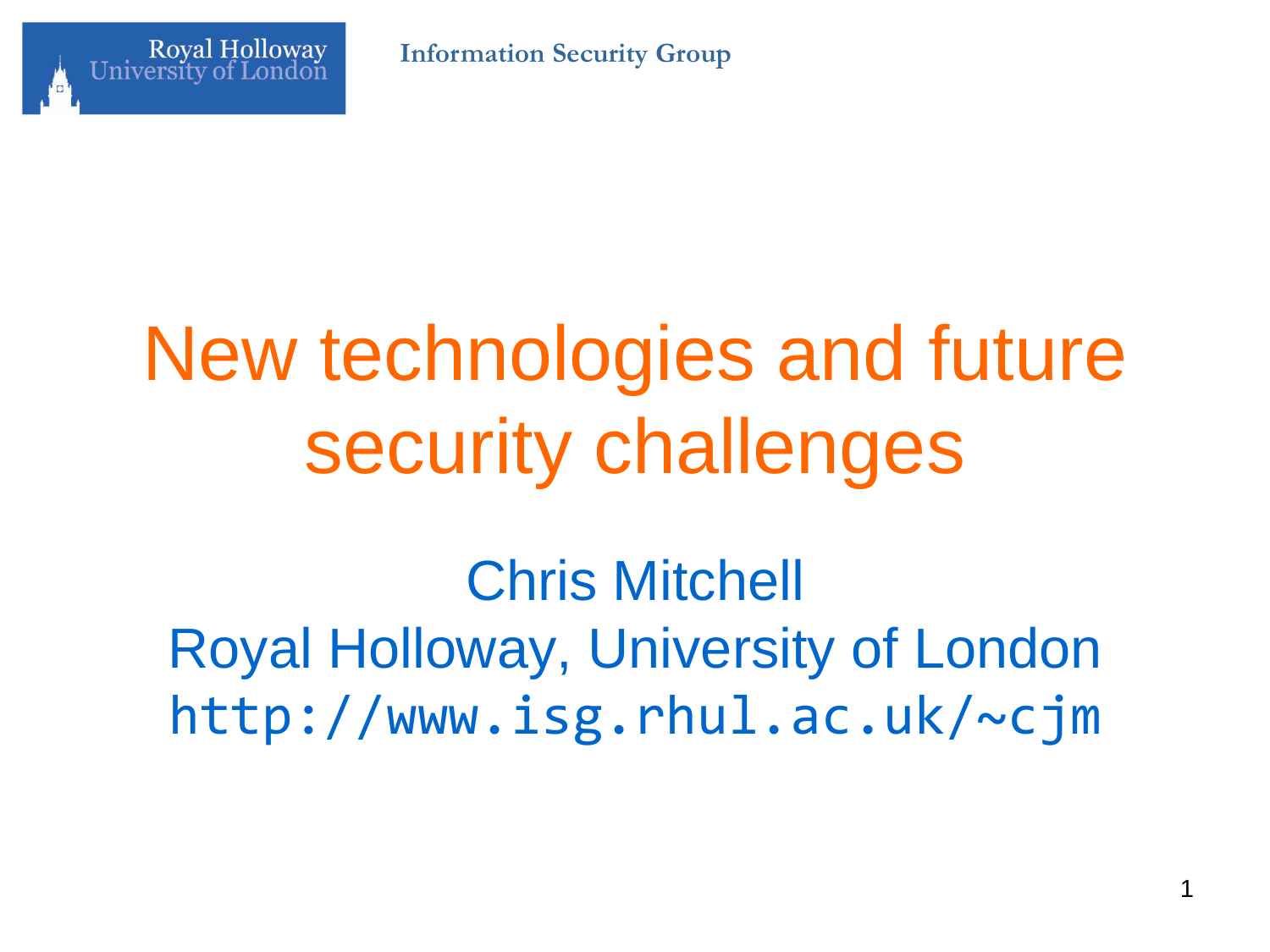

- Examine two key issues for future cyber security:
	- **Technology trends** what do they mean for future cyber security?
	- **Conflicting requirements** security/privacy requirements versus economic and technological pressure.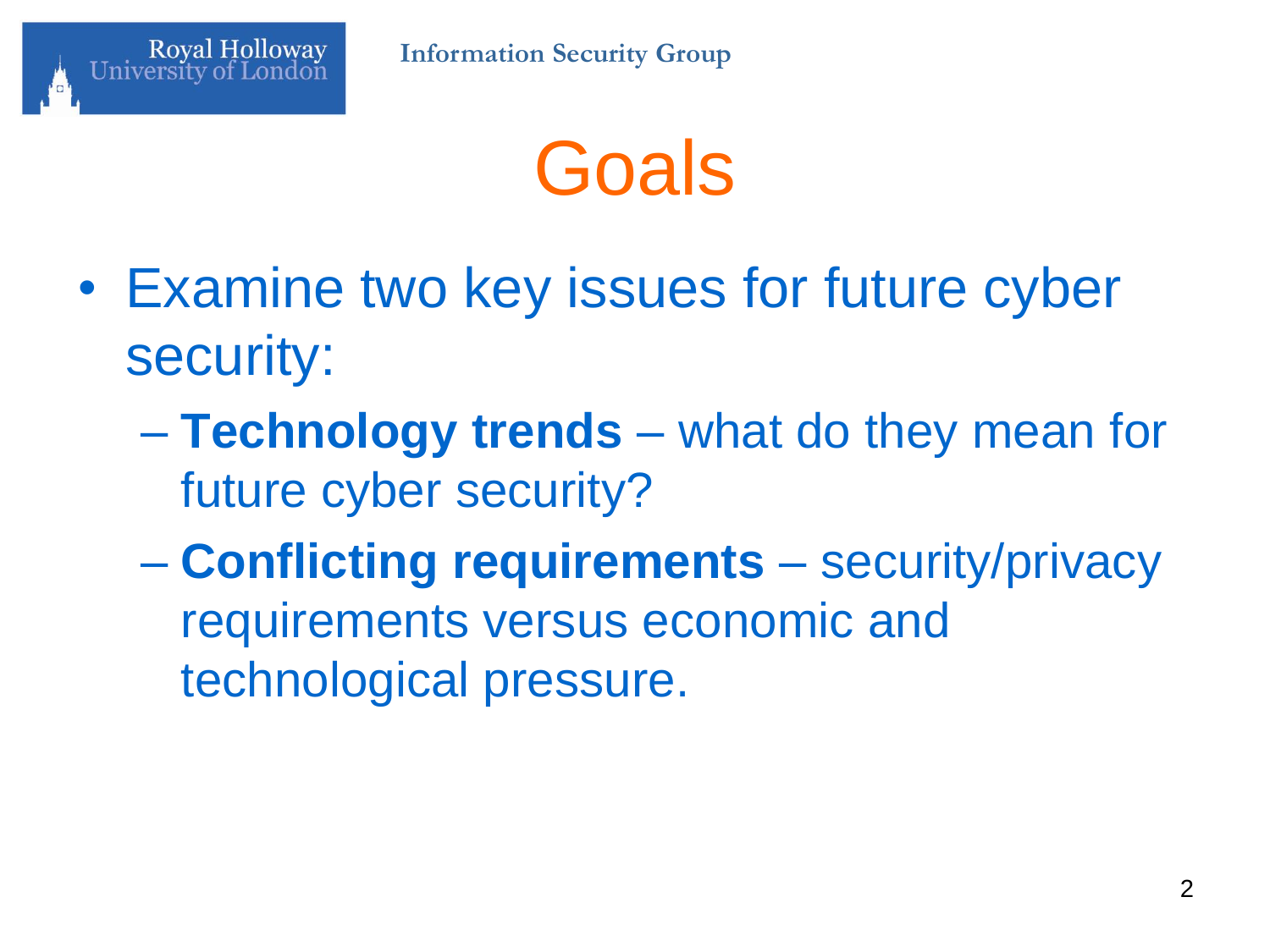# 1. Technology trends

- We look at four key emerging technology trends with serious security and privacy implications:
	- Ubiquitous/ambient computing;
	- Clouds/proxies/Grids;

- Growing system and component complexity;
- Integrated peripherals.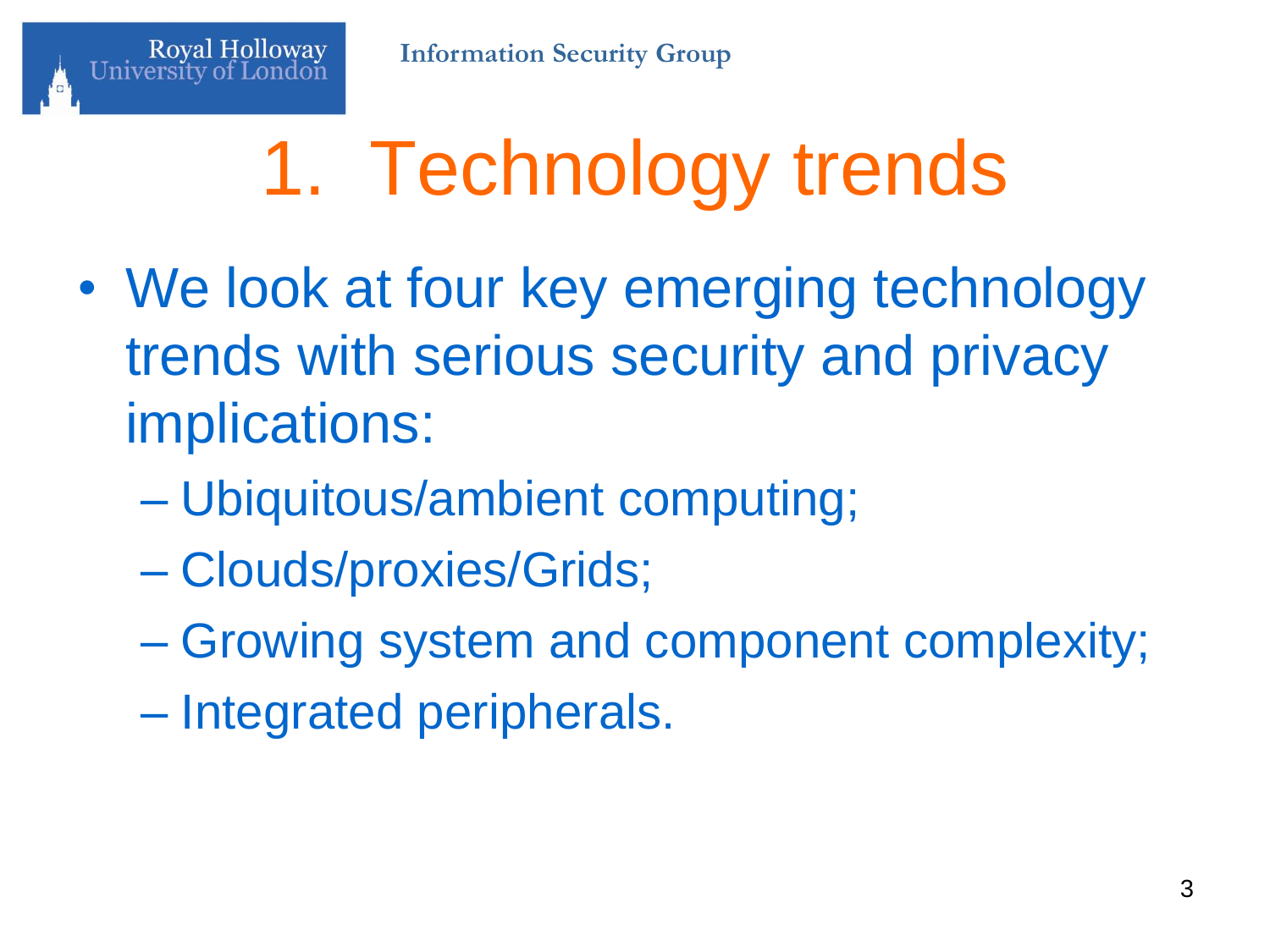Universi

# Ubiquitous computing

- The advent of always connected devices is already with us (mobile phones, wireless PC connectivity, RFID, ...).
- Systems have evolved piecemeal no overall security architecture.
- Network access protocols offer very limited security (device authentication of network is sometimes non-existent):
	- 'fake network' attacks (GSM, 802.11, ...);
	- compromised access points (either by software or hardware attack).
- Similarly, pair-wise device authentication is sometimes not robust.
- Growing risk of widespread malware attacks, as devices become more 'smart' and flexible.
- Apart from poor security fundamentals, privacy is a major issue device tracking is far too simple.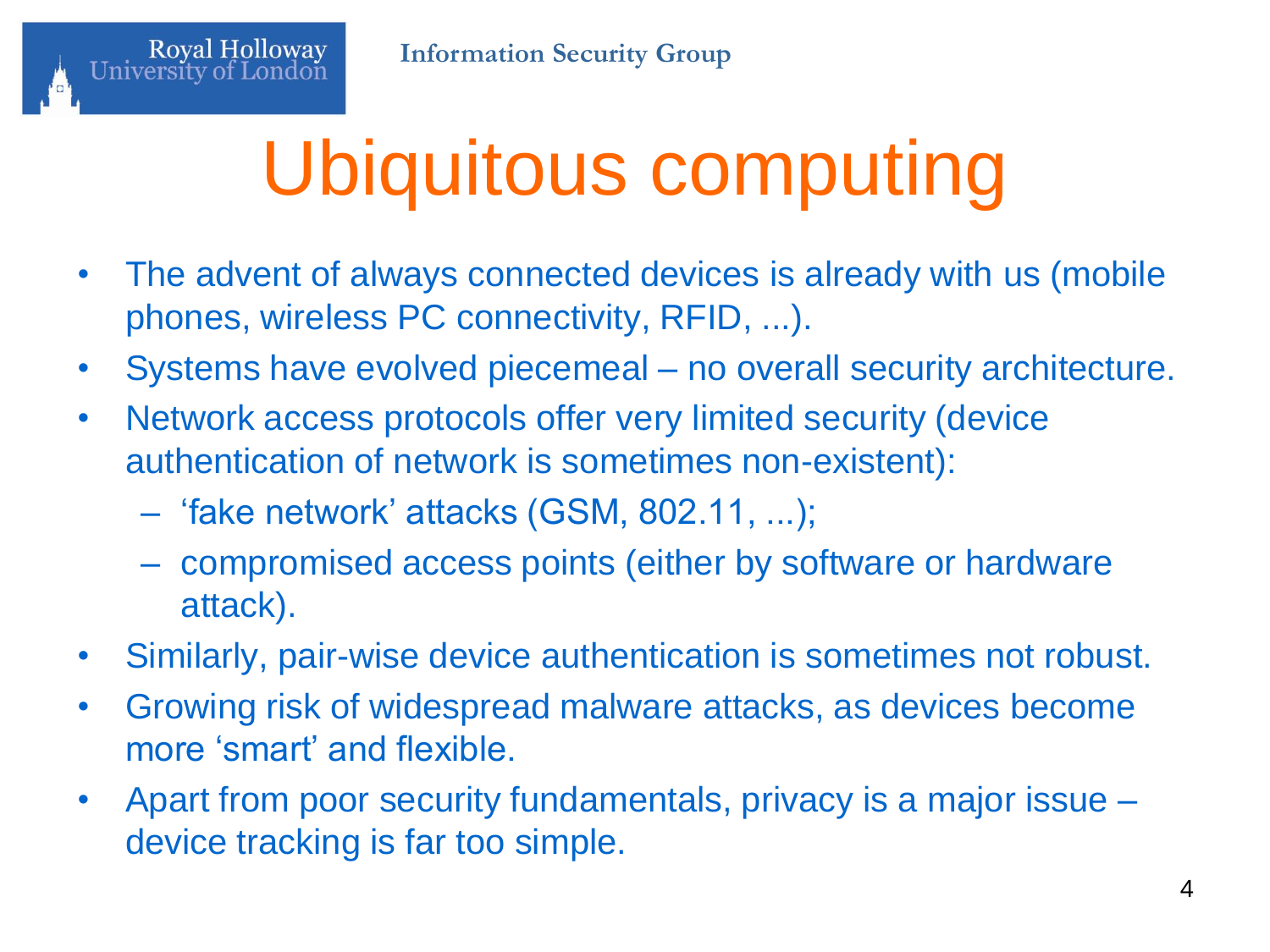# Third party computing

- There is growing trend to move data and processing to the cloud.
- Security and privacy concerns are widely documented especially as the cloud providers offer very little guarantees about security, privacy and availability.
- This is just one part of a long-term trend to outsource IT provision.
- Users of outsourced services need to start asking deep questions about security and availability.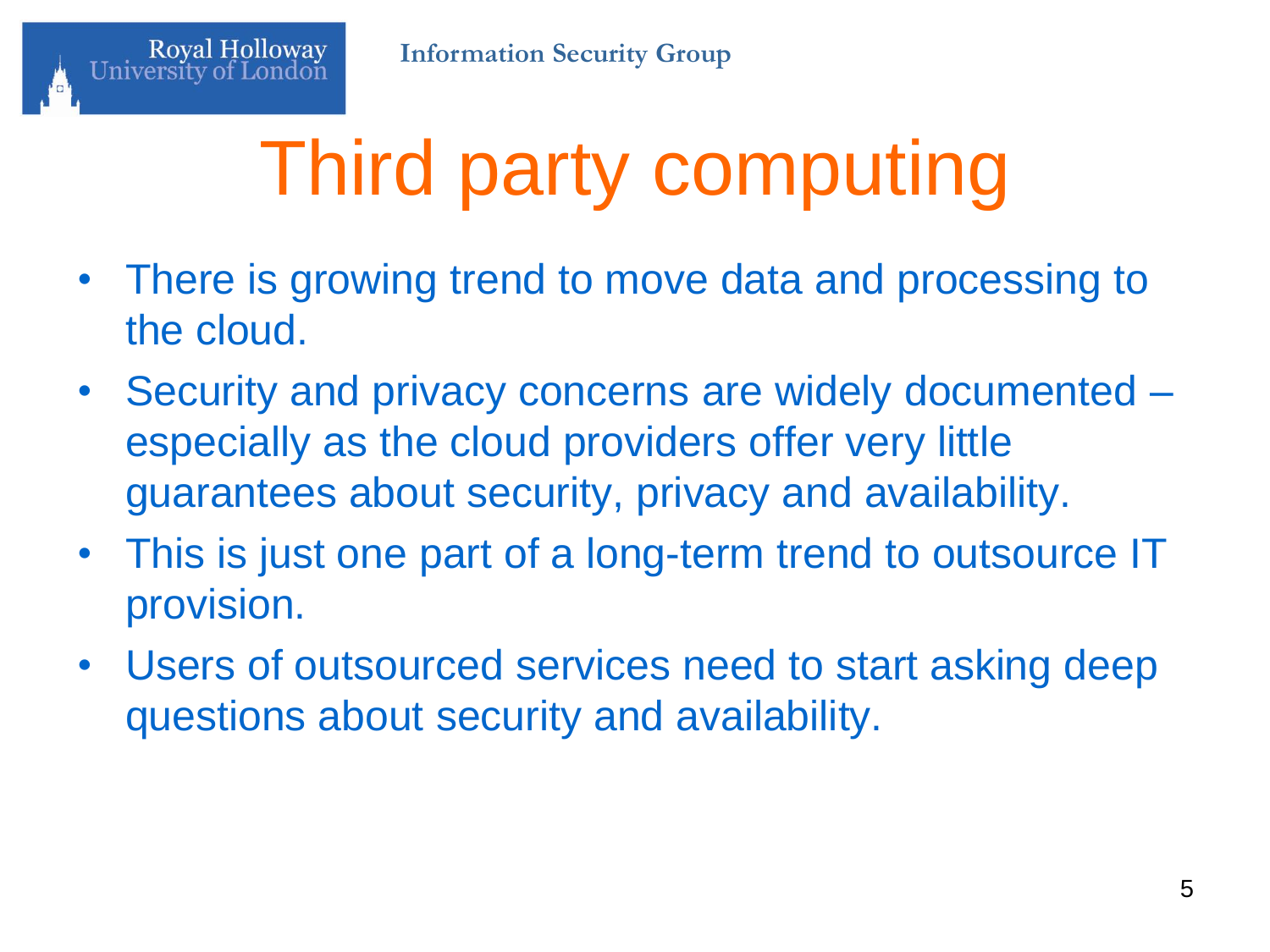

**Information Security Group**

# **Complexity**

- Another long-term trend is that towards increasing complexity, covering:
	- hardware of individual devices;
	- software running on devices (e.g. move towards general purpose OSs on special purpose devices);
	- system itself growing interconnectivity adds huge complexity.
- Long known that complexity is the enemy of *assurance*.
- A lot of wishful thinking about emergent properties permeates the industry ...  $\qquad \qquad$  6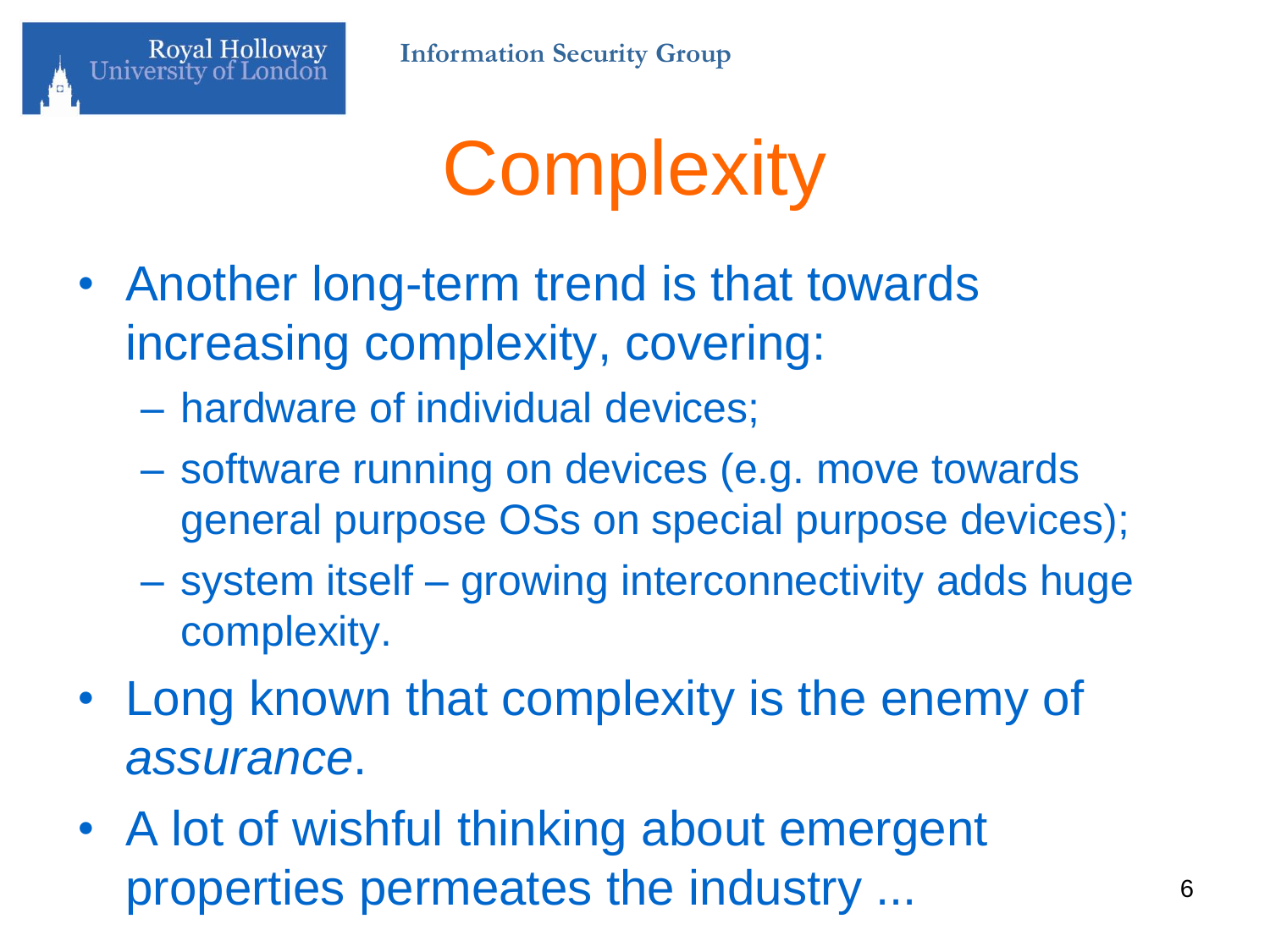# Ubiquitous peripherals

- Ubiquitous computing devices come equipped with growing numbers of external interfaces – cameras, microphones, biometric readers, ...
- Who controls these?

- Do you trust all your applications running on all your devices not to misuse these functions?
- These peripherals represent a huge threat to personal and organisational security and privacy.
- Ubiquitous sensors pose a related threat.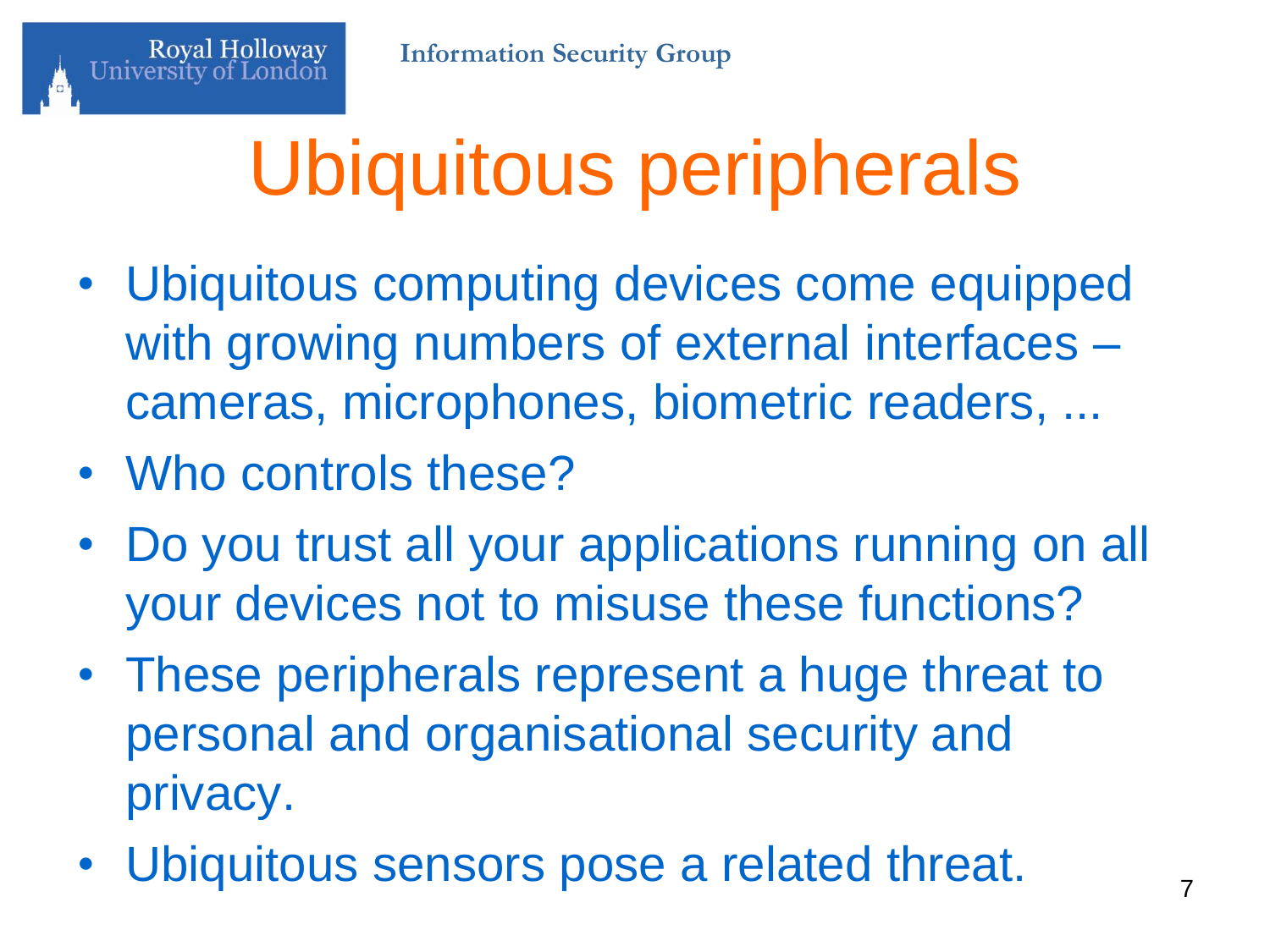

## Other issues 1

- Privacy technology requirements for providing anonymity will make it more difficult to trace attacks.
- We can expect continued growth in orchestrated attacks, by governments or other organisations (e.g. terrorist groups, criminal gangs, protesters, ...).
- New and unexpected types of malware are bound to emerge. Also, malware will spread across multiple platform types – e.g. rootkits on mobile phones ...
- Security threats to embedded devices pose an everincreasing safety threat through their control of physical devices (e.g. vehicle control systems, radio power control and battery management systems in mobiles,  $\ldots$ ),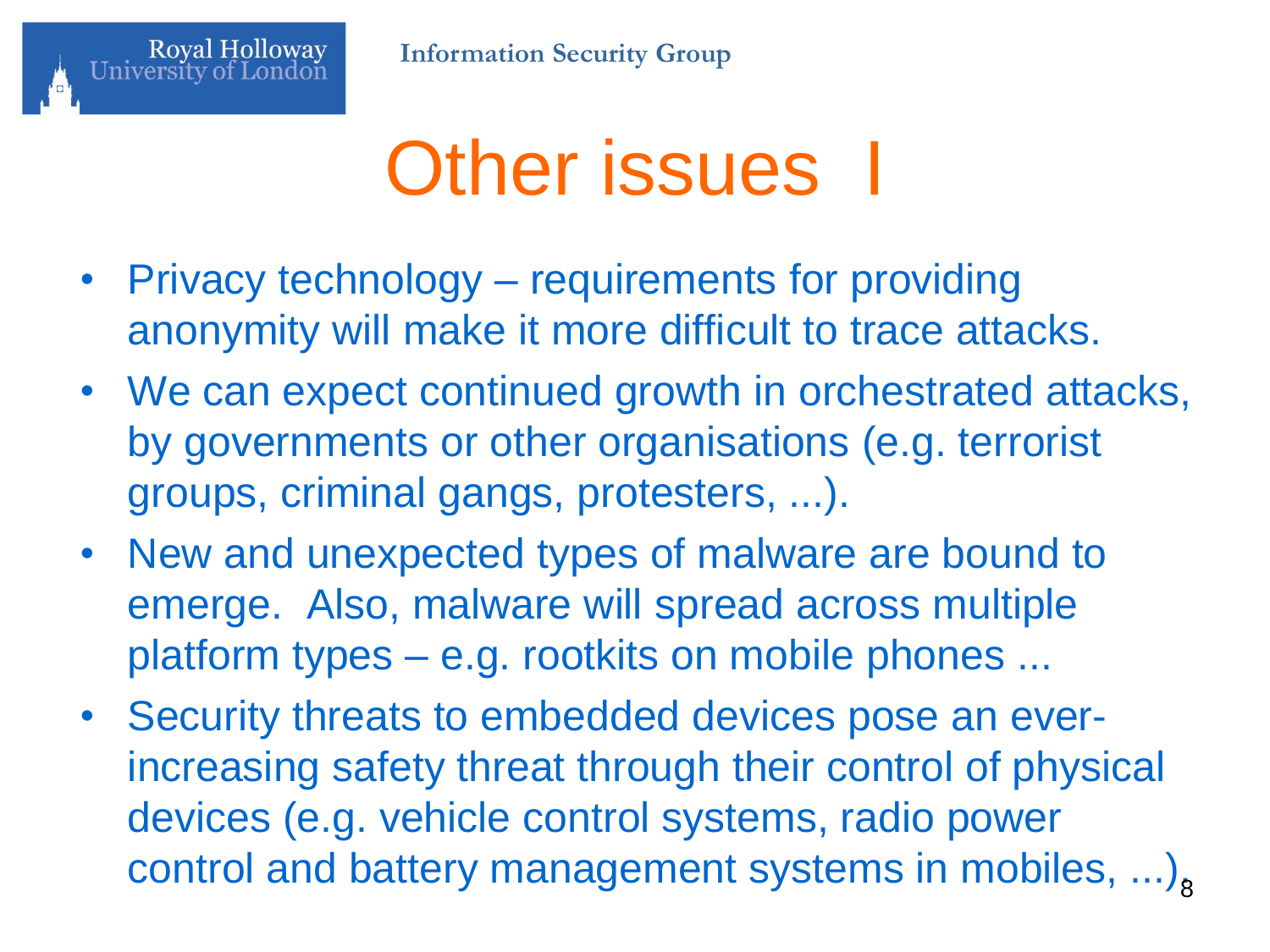

### Other issues II

- Provenance of software/hardware has become almost impossible to determine – how do we know our systems do not incorporate deliberately engineered vulnerabilities?
- Automatic updating of complex software is both very helpful and a huge risk – e.g. through ownership/influence of large corporates and foreign governments.
- User authentication techniques are not getting any better – still overwhelmingly rely on passwords (tokens, public keys, etc. are still not widely used).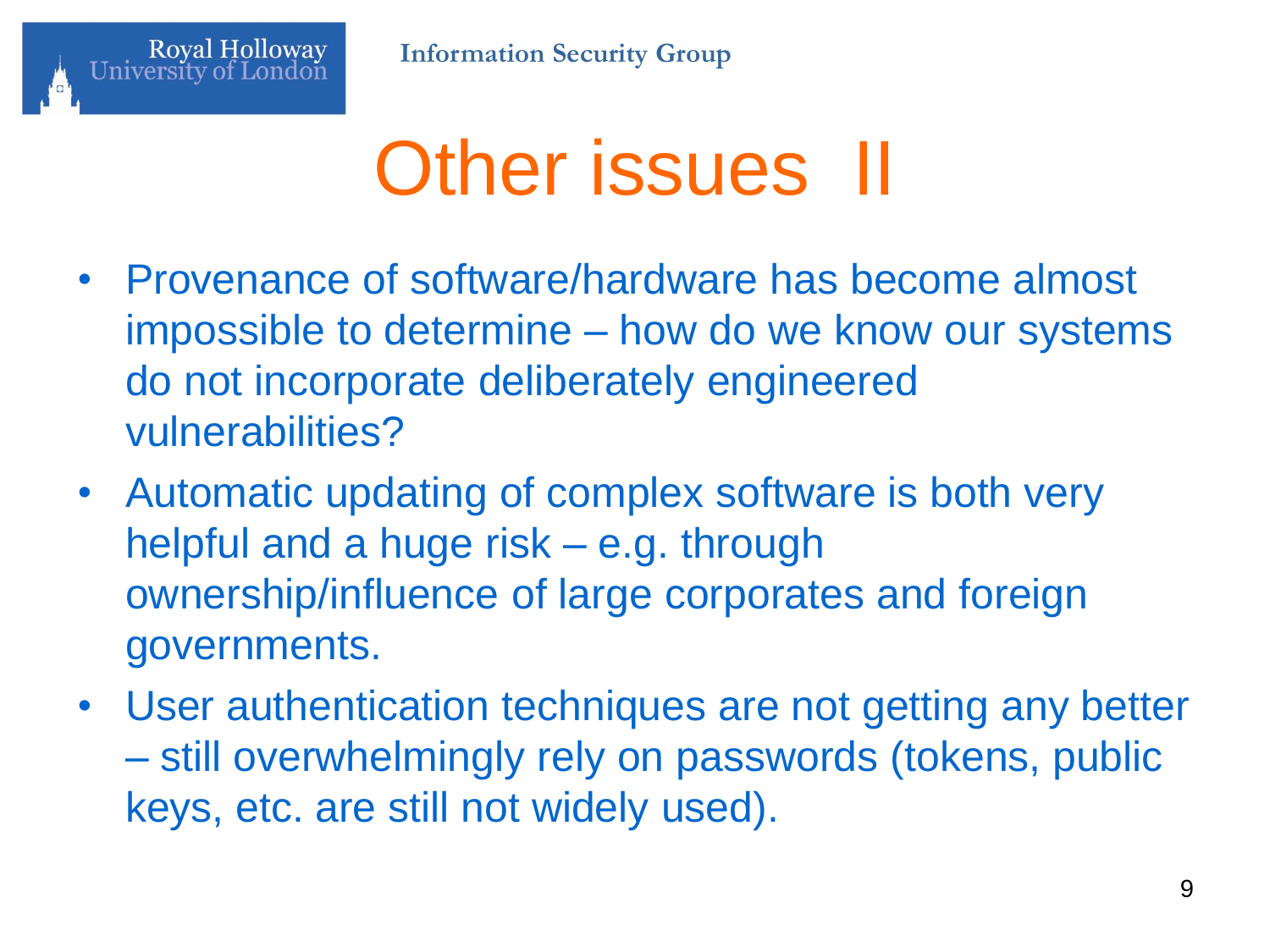# 2. Growing conflicts

• Requirements:

- High robustness because of criticality of IT;
- Privacy protection growing legal frameworks and user interest.
- Economic/technological factors:
	- Increasing complexity (inevitable technological drift) directly threatens robustness;
	- Increased use of third parties (outsourcing) makes privacy and security assurance very hard.
	- Smarts everywhere (flexibility) also threatens robustness.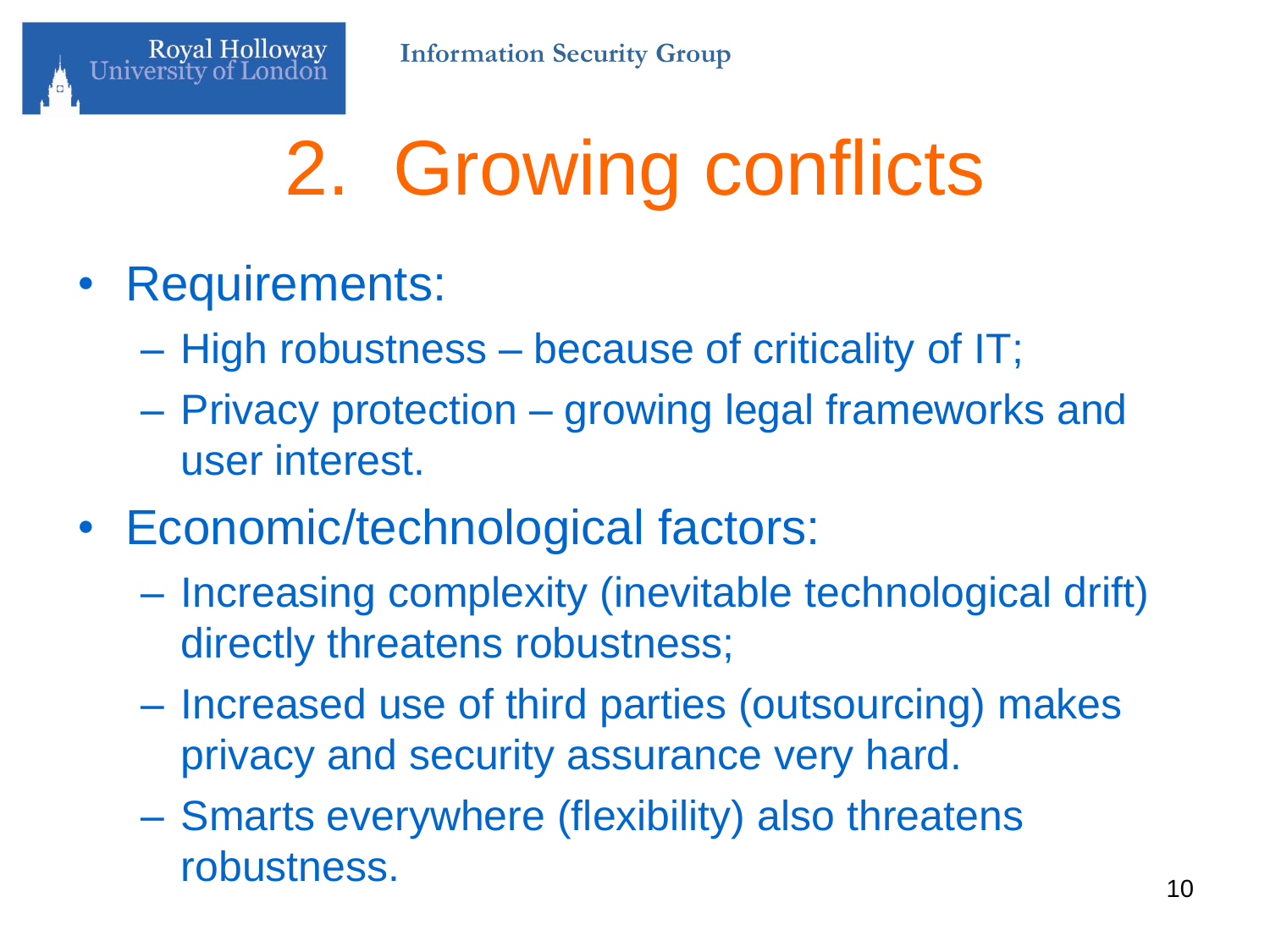# Efficiency versus robustness

#### • Efficiency pressures:

- use of third party providers;
- integration across sectors;
- just in time issues (minimise IT investment);
- green/environmental issues.
- Robustness requirements:
	- avoid reliance on systems outside of direct control and single points of failure;
	- avoid possibility of cascading failures;
	- redundancy (multiple systems, …).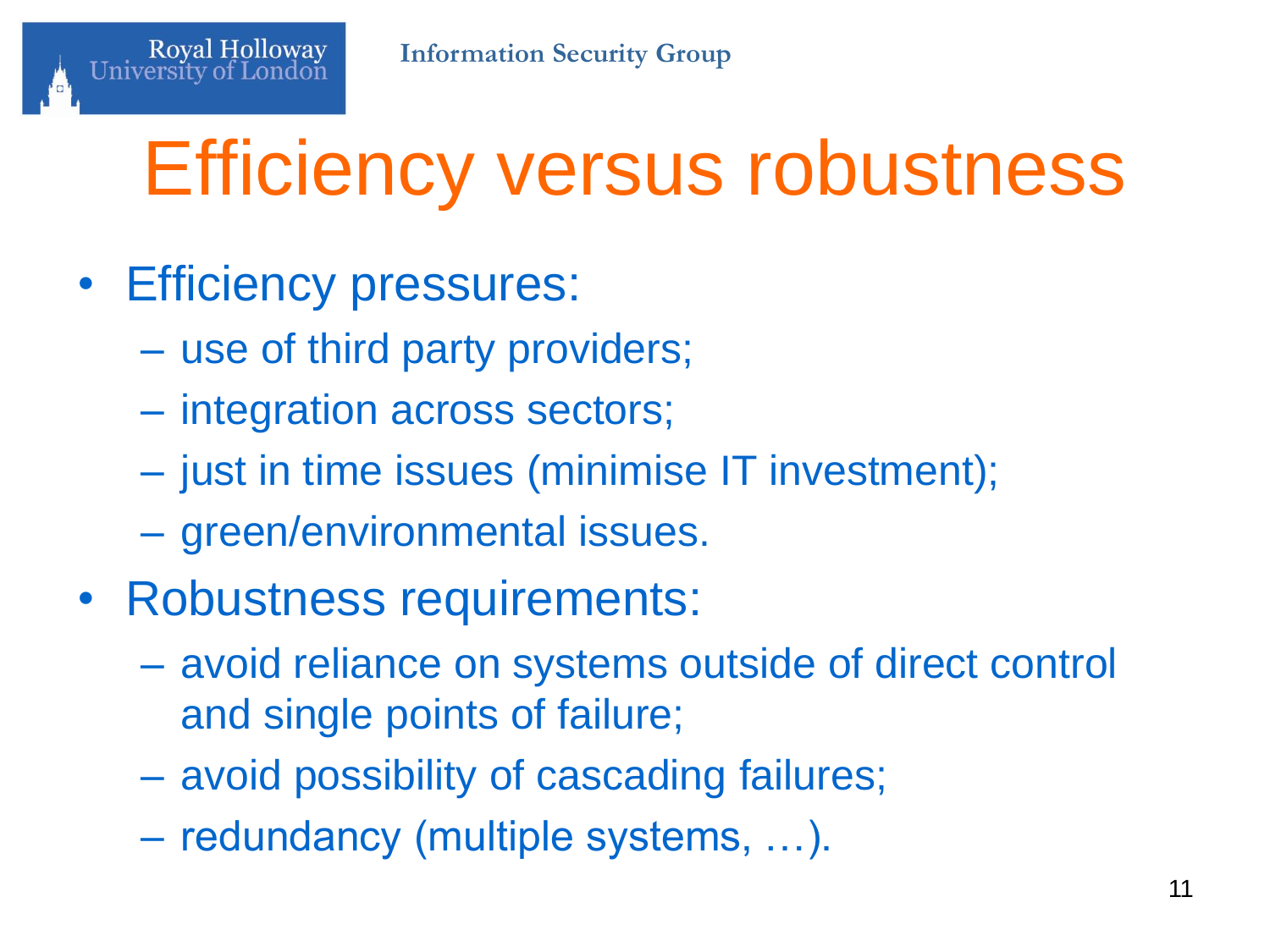# Efficiency versus diversity

### • Efficiency pressures:

- minimise number of types of platform/system to reduce maintenance and purchasing costs;
- minimise number of suppliers (economies of scale).
- Diversity requirements:
	- reduce impact of vulnerabilities by using diverse systems;
	- spread risk through diversity.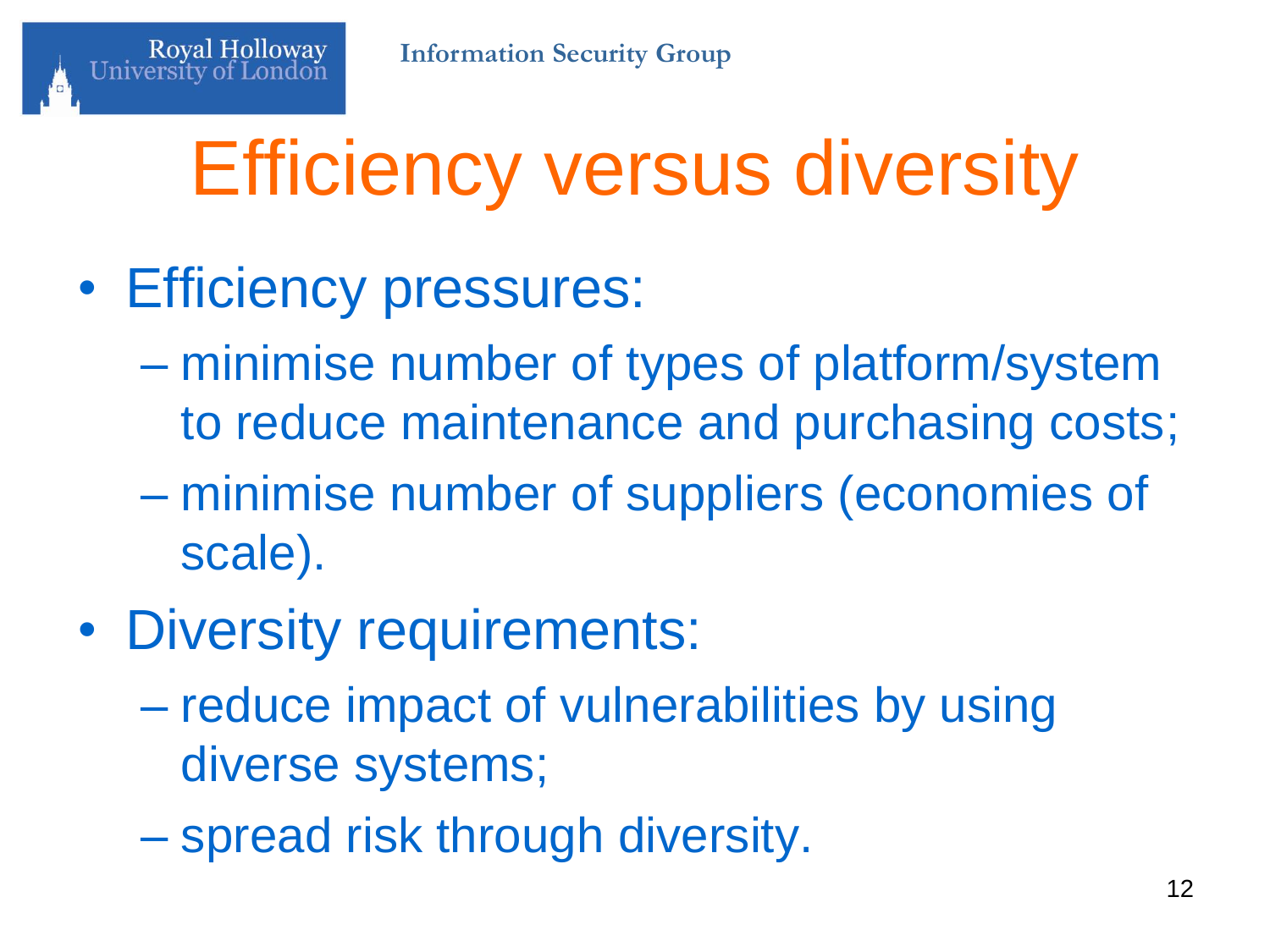# Complexity versus reliability

• Complexity pressures:

- hardware and software development more and more removed from human understanding – more complex – more intermediary layers (libraries, CAD tools, …).
- Reliability requirements:
	- the simpler a system is, the easier it is to make it reliable.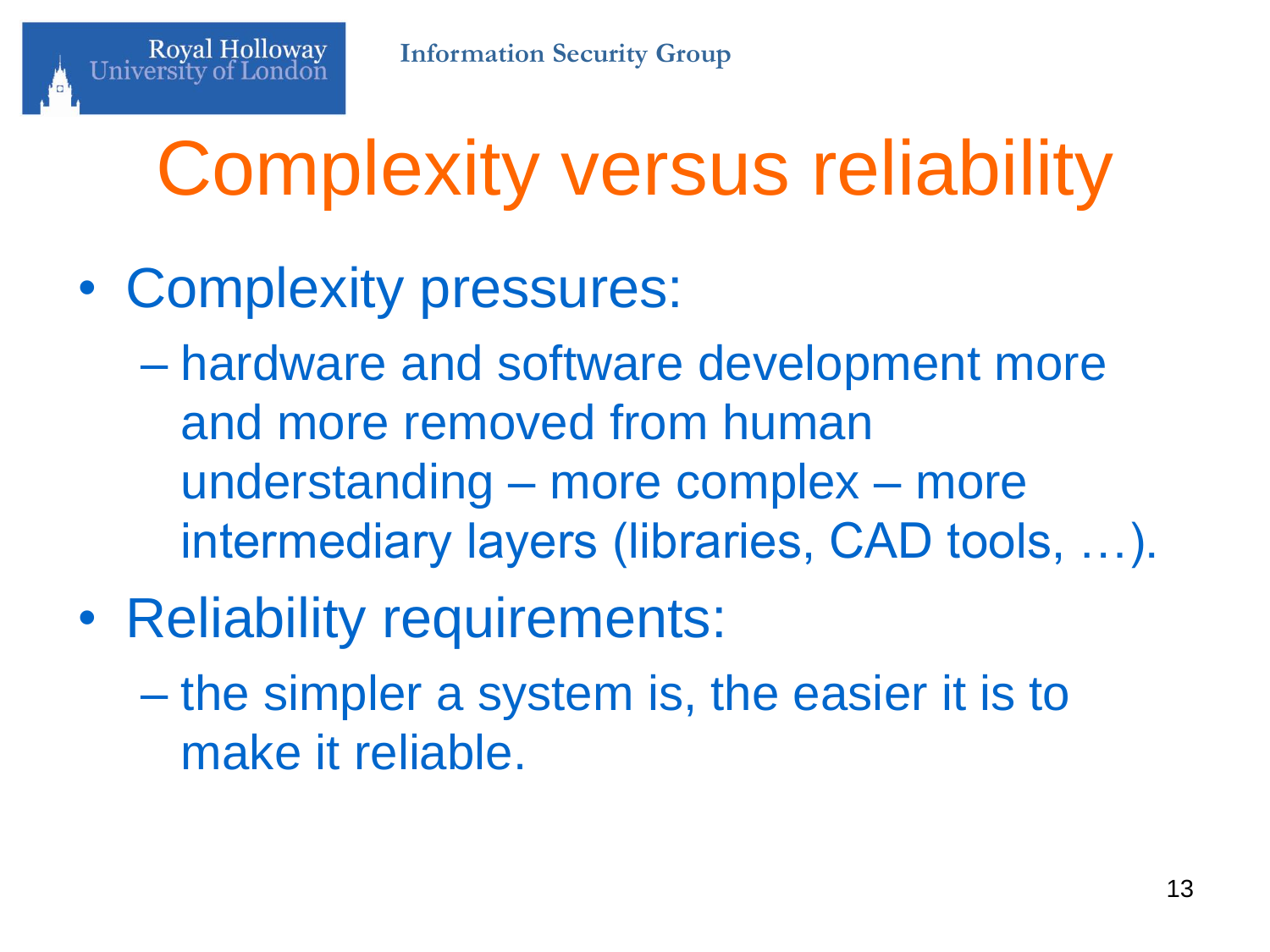# Flexibility versus stability

• Flexibility pressures:

- re-use of a standard platform (e.g. a PC), even in embedded applications, reduces cost;
- end users want flexibility to gain maximum benefit from their investment.
- Stability requirements:
	- keeping things simple increases assurance;
	- flexibility vastly increases the attack surface.